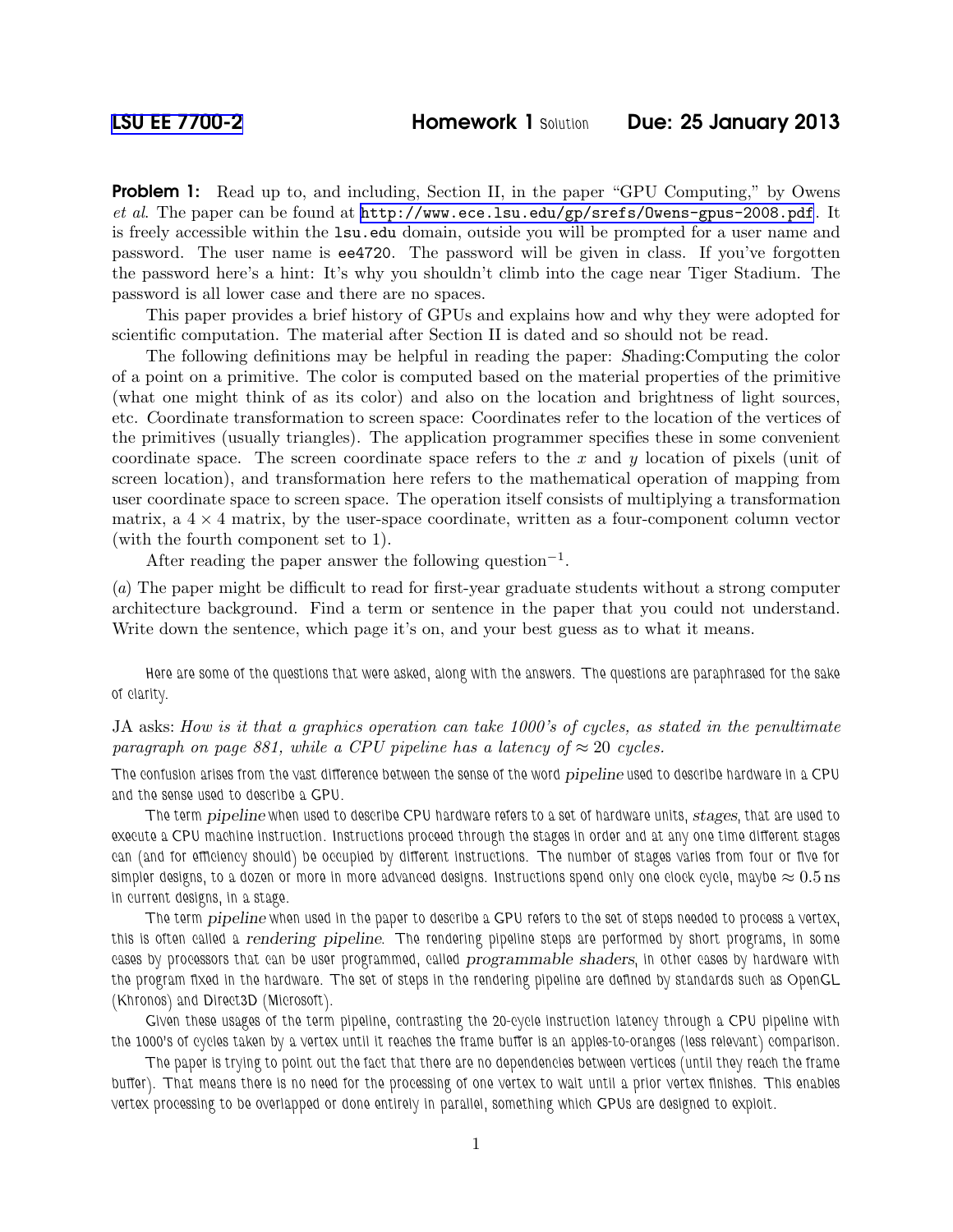*In a CPU one instruction may depend upon another, limiting the amount of overlap. In general purpose CPUs the amount of delay due to dependencies is determined by the latency of the functional unit (say, 1 cycle for an integer operation) which is less than the full pipeline latency (5 to over 12 cycles).*

## TSR asks: *Why are triangles the only kind of primitive processed by a GPU?*

*To limit the complexity of the hardware some compromises need to be made, and for early GPUs the compromise was using 2D primitives. The reason for going even further, limiting primitives to just triangles, is that it is a simple matter for a CPU to* tessellate *a 2D primitive into triangles, whereas the modifications so that a GPU could it would make early GPUs more complex (and overall would yield no performance gain). GPU APIs, such as OpenGL, did once accept arbitrary polygons as primitives, but they would probably tessellate them on the CPU and just send triangles to the GPU.*

*Note that curved surfaces can be very effectively approximated by triangles, for example, in the classroom demo presented in the beginning of the semester.*

*Modern GPUs (or GPU APIs such as OpenGL) no longer require triangles as inputs. Instead the CPU can send a collection of vertices that define some kind of surface. User-written GPU code, for* tessellation shaders*, a* geometry shader*, or both, would convert the vertices (which are coordinates in 3D space) into triangles covering a surface (whatever surface the programmer wanted). Past the geometry shader stage of the rendering pipeline GPUs continue to use triangles as primitives.*

## SI asks: *Asks how it is possible to find the closest fragment to the camera so easily, as mentioned on page 881.*

*Each fragment carries a transformed coordinate. The original coordinate was in a coordinate system convenient to the programmer. For example, in a flight simulator program the coordinate system might put the origin at the start of the runway,*  $+z$  *might be north, and*  $x = 1$  *might be one foot (because people in aviation seem stuck on English units).* These coordinates are transformed into a space in which the  $+z$  direction points away from the camera (or users eye). *So, given two fragments one need only compare their* z *components to determine which is closer. This comparison occurs when its time to write a fragment to the frame buffer. The fragment's* x *and* y *components are in units of pixels, and so are used to find an address (more precisely and index) in the frame buffer. In typical use there are at least two buffers, a* color buffer *where the fragment color will be written, and a* z buffer *where the fragment's* z *component will be written. Before writing anything a fragment reads from the* z *buffer to see if the fragment that is already there is closer to the camera. If so, the arriving fragment is dropped, of not the color and* z *value of the arriving fragment are written to the respective buffers.*

*The fragment operations are computationally demanding in contrast to vertex operations because for each set of three vertices (which make a primitive) there can be many, hundreds or more, fragments. (A fragment is a pixel covered by a primitive.)*

*The rendering pipelines used by GPUs do not use ray casting and do not sort fragments. Ray casting (used to implement) ray tracing requires unstructured memory access patterns that are too demanding. It is still possible to use a GPU for ray tracing by performing ray tracing as a non-graphical computation (using CUDA, OpenCL, or an OpenGL* compute shader*).*

*The OpenGL rendering pipeline was defined specifically to avoid the need to sort fragments by camera distance. Fragments arrive at the frame buffer in the same order their respective primitives entered the pipeline, and so it is not possible to, for example, compare an arriving fragment to the fragment which is closest to it in camera distance. This makes no difference if fragments are opaque (the closest one completely overwrites the others), but if fragments are partly transparent sorting by distance is better.*

## RK asks: *What does the paper mean in saying that the CPU divides the pipeline in time while the GPU divides the pipeline in space?*

*The pipeline being referred to is the* rendering pipeline*, a set of steps needed to convert primitives (a set of vertices) to values written into the frame buffer. In a CPU each step might be done by a different routine, for example,* transformVertices()*,* rasterize()*,* applyTextures()*,* updateFrameBuffer()*. In an ordinary program, these routines would be called one at a time, and so the pipeline is divided in time. In older GPU designs each of these steps*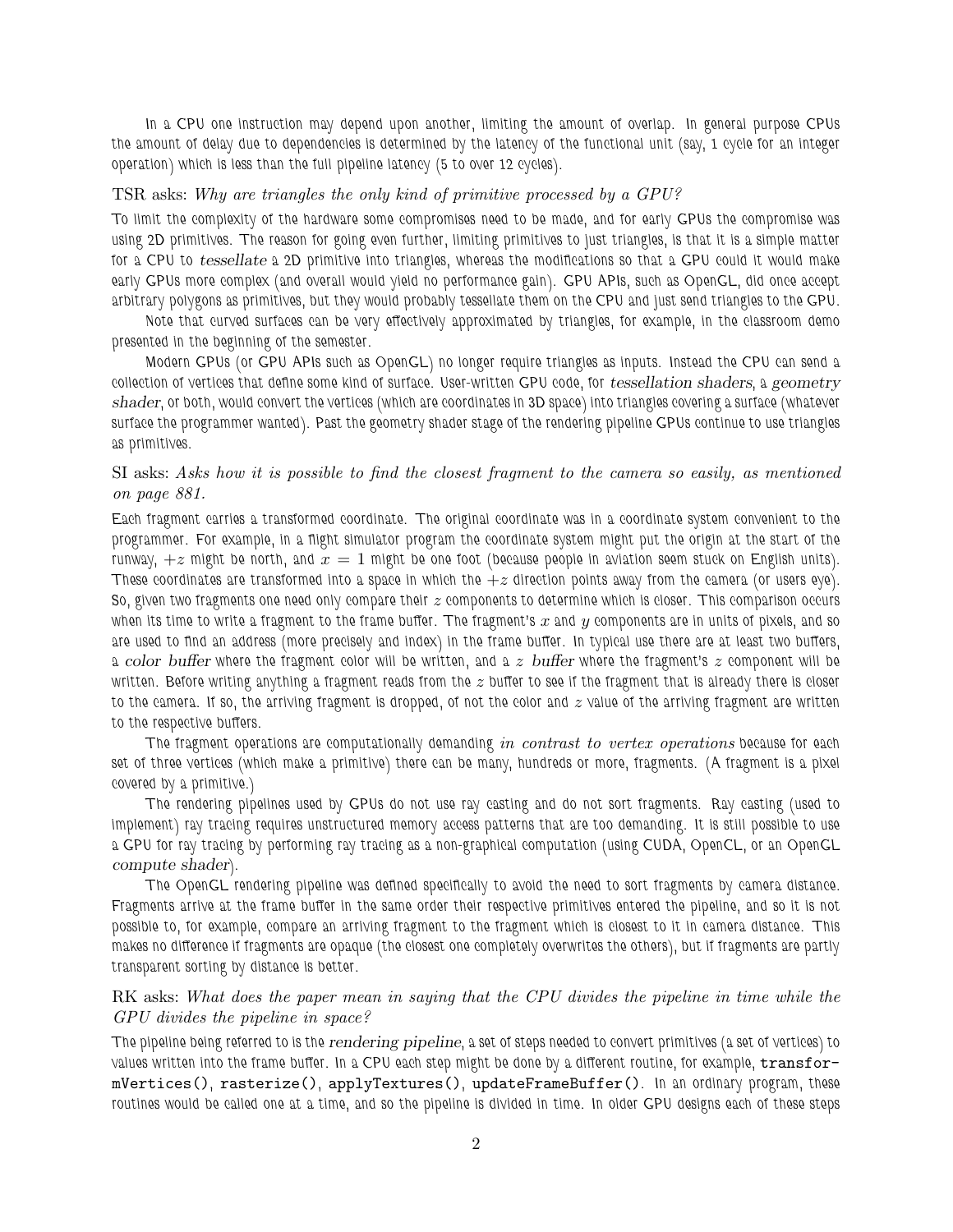*would be performed by separate pieces of hardware, for example, a* vertex processor *for transforming vertices (which can run programs called* vertex shaders*), and a* fragment processor *replacing the* applyTextures() *routine. Since these were physically separate the pipeline was said to be divided in space.*

*Modern CPUs and GPUs cannot be categorized so conveniently. A multicore CPU can easily run the different routines on different cores (actually on different threads that the OS would distribute to cores), and in that case they would be divided in space too. Modern GPUs no longer use separate hardware for vertex and fragment processing, and so a GPU might first run the vertex shader and then after that's done use the same hardware for subsequent steps. If so the GPU execution of the rendering pipeline would be divided in time too.*

*In summary, divided in time made sense for old CPUs with one core because with just one core there was no choice but to do the steps at different times. Divided in pace made sense for old GPUs with more specialized hardware than now because there was no choice but to do the steps in different places.*

*NOTE: The questions below* are not *based on the Owens paper from the previous problem. Answer the questions below using material covered in class.*

**Problem 2:** LISP machines were developed for use in artificial intelligence (AI) research. Many video games have an AI component. Why do you think AI processing units were not (or would not be) successful?

*There is no point in spending vast sums of money developing a specialized processor if it would not be much faster than a CPU. As pointed out in class there was a time in which many types of specialized processors were contemplated and few of these were developed, but they were not successful because their benefit was small and development costs were large. Lisp machines for AI was given in class as an example.*

**Problem 3:** You are in charge of a computing system that computes daily reports. Currently they take 6 hours to compute using eight cores, that is,  $t(8) = 6$  hours. The single-core execution time is  $t(1) = 32$  hours. The program is written to run on any number of cores.

Your goal is to get the system to compute a result in 4 hours using a budget of \$6000. There are two options, buy an additional eight cores for \$6000 or hire a programmer at the rate of \$20 to \$100 per hour (depending on who you hire).

Choose an option and justify your answer. Either answer can be correct. As part of the solution estimate the execution time of the program on a sixteen-core system and the chances that the programmers you hire can improve speedup sufficiently for a 4-hour run.

Note that this is only a fictional assignment, you don't get to keep any left over money.

*Before considering whether to buy machines or peoples' time lets look at the numbers. The single-thread (core) time* is  $t(1)=32$  hours. With linear (ideal) speedup the 8-core time would be  $t_{\rm ideal}(8)=\frac{32}{8}=4$  hours. The 8-core time with the existing parallel code is  $t_{\text{existing}}(8) = 6$ .

*To decide whether to hire programmers or buy more cores we need to estimate the run time on a 16-core system. It* would be naive to expect the 16-core time to be  $_{\rm naive}(16) = \frac{t(8)}{2}$  because we did not get linear speedup with 8 cores.

*The problem said nothing about the nature of the parallel code so we need to make assumptions. Lets assume the code follows the Amdahl's Law model in which a parallel program has a serial portion and a parallel portion. The serial portion runs on one core while all the other cores are idle (either because they are finished or because they are waiting* for the results from the serial portion). The run times on  $n$  cores is given by

$$
t_{\text{Amdahl}}(n) = ft(1) + (1 - f)\frac{t(1)}{n},
$$

*where* ft(1) *is the execution time of the serial portion. The quantity* f *can be though of as the fraction of* t(1) *that has not been parallelized, and perhaps can not be parallelized no matter how smart and hard working you are.*